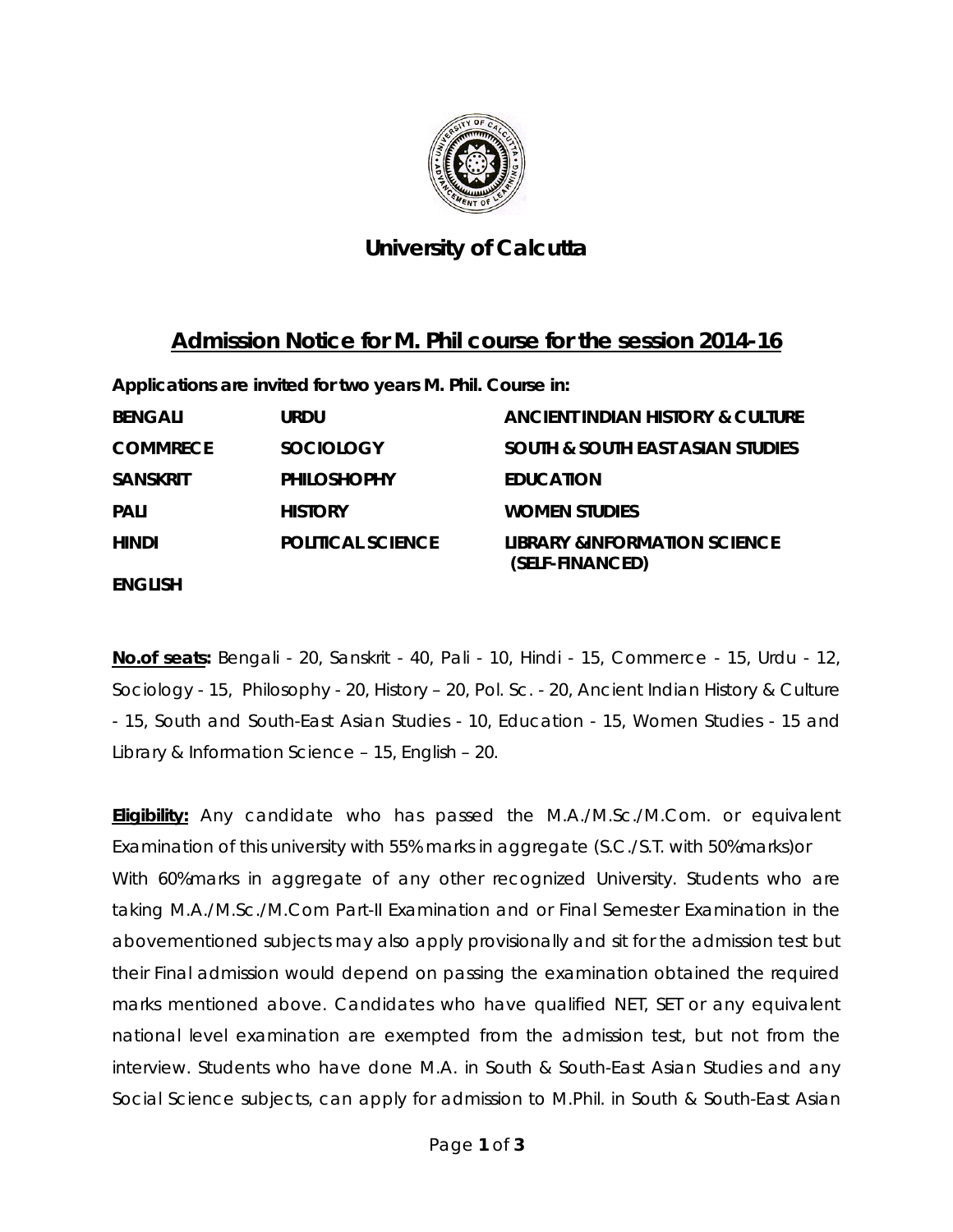Studies. Candidates of any stream of M.A., M.Sc., M.Com. and/or other P.G. degrees from any recognized university are eligible to apply for the course of Women's Studies.

**Form: The prescribed Application Form for Admission to M.Phil Courses for the session 2014‐ 16 and the Information Brochure can be downloaded from the official website of Calcutta University www.caluniv.ac.in Downloaded application forms completed in all respects along with the proof of payment of Rs. 500/= for General & Rs.250/‐ for SC/ST/PWD category by SBI Challan will be received in the office of the concerned Faculty.**

**Mode of Payment of Application for Offline System :** Application fee may be deposited with the S.B.I. Calcutta University Branch, College St. or with any other SBI Branch by paying the required additional Bank Transaction fee. The Fees would be paid to C.U. Current A/c No.**33952775663** (with SBI, CU Br.) under head "**Calcutta University P.G. offline application**". Counter part of the Slip in original after Cash deposition or DD in favour of "Calcutta University payable at Kolkata" is to be attached with the application form.

In each case of DD or Cash Deposition Receipt please write on the reverse of the same (a) Name of the applicant (b) Mobile No. (c) Course(subject) applied for.

**Reservation:** for S.C. , S.T, OBC-A, OBC-B and Differently-Abled candidate will be made as per University/Govt. rules.

**a) For SC/ST** ‐ 22% and 6% respectively of the total seats of the concerned subject.

N.B.‐ SC/ST candidates should submit SC/ST certificate issued as per the West Bengal SC/ST (identification) Act 1994.

**b) For Persons with Disability :** reservation of 3% seats for PWD within each respective category (SC/ST, OBC‐A, OBC‐B/unreserved of the concerned subject.

N.B.‐ Persons with disability candidates having degree of 40% and above should submit a certificate issued by the relevant Govt. Hospital.

**c)For OBC‐A/OBC‐B :** Implementation of reservation shall take effect from the Academic Session 2014-15 as per W.B.Govt. Rules in a phase-wise manner as given in relevant G.O.s and decided by the C.U. Syndicate.